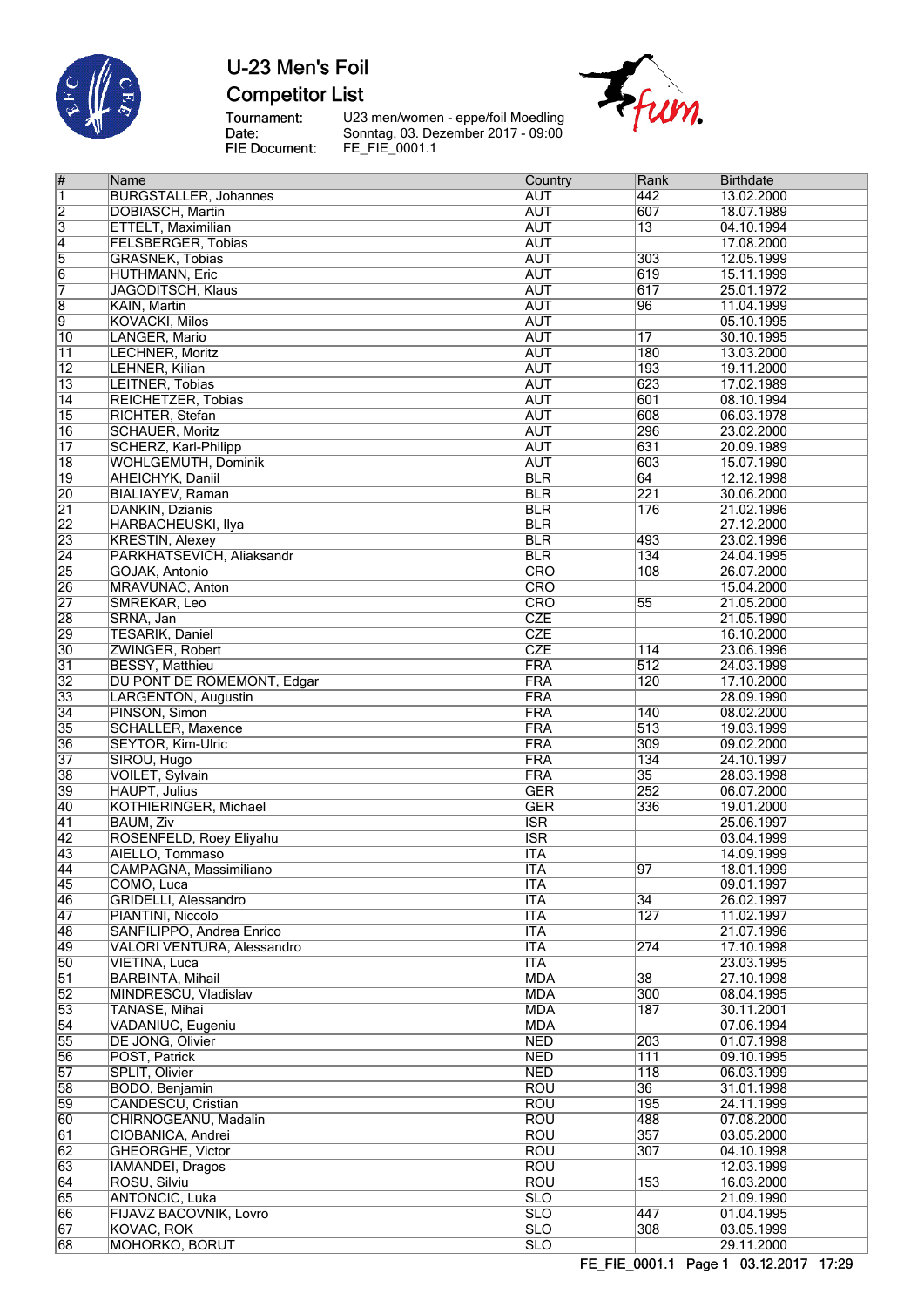|                 | U-23 Men's Foil       |                |      | FE FIE 0001.1 Page 2 03.12.2017 17:29 |
|-----------------|-----------------------|----------------|------|---------------------------------------|
| #               | Name                  | <b>Country</b> | Rank | Birthdate                             |
| 69              | STARC, Luka           | ISLO           | 189  | 28.05.1998                            |
| 70              | <b>STIKLICA, Luka</b> | <b>SRB</b>     | 328  | 08.05.1998                            |
| $\overline{71}$ | GVOTH, Martin         | <b>ISVK</b>    | 101  | 06.03.1998                            |
| $ 72\rangle$    | KRALIK, Roman         | <b>ISVK</b>    | 441  | 05.06.2001                            |
| 73              | SIMEUNOVIC, Rastislav | <b>ISVK</b>    | 115  | 07.02.1995                            |
| $\overline{74}$ | ZEMAN, Adam           | <b>ISVK</b>    | 192  | 10.01.2000                            |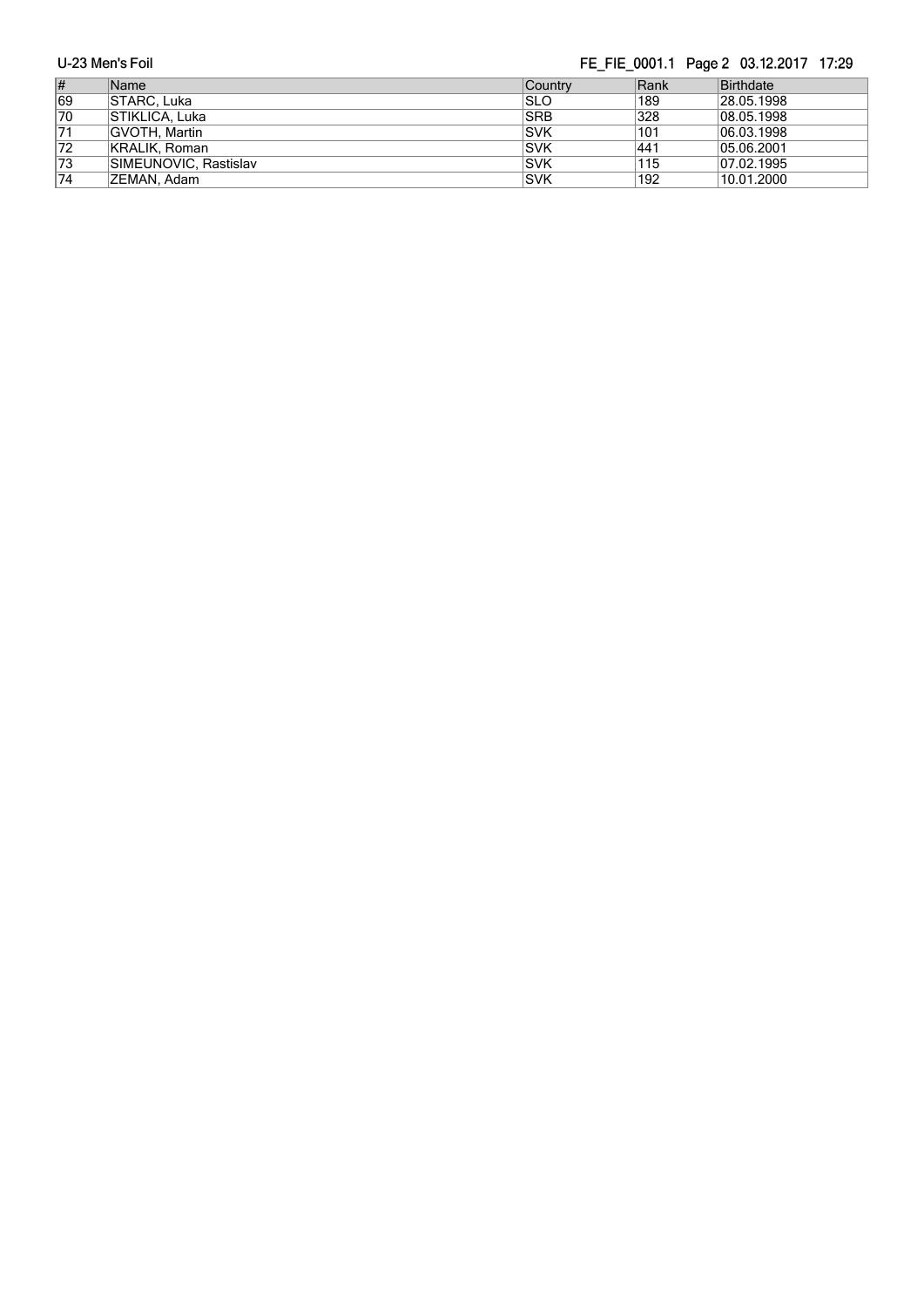| U23 men/women - eppe/foil Moedling                                                   |                                                                                                       |  |  |  |  |  |  |  |  |  |  |  |  |
|--------------------------------------------------------------------------------------|-------------------------------------------------------------------------------------------------------|--|--|--|--|--|--|--|--|--|--|--|--|
|                                                                                      | Moedling                                                                                              |  |  |  |  |  |  |  |  |  |  |  |  |
|                                                                                      | Sonntag, 03. Dezember 2017                                                                            |  |  |  |  |  |  |  |  |  |  |  |  |
| U-23 Men's Foil                                                                      |                                                                                                       |  |  |  |  |  |  |  |  |  |  |  |  |
| Total # of competitors: 74 Total # of pools: 11                                      |                                                                                                       |  |  |  |  |  |  |  |  |  |  |  |  |
| Round 1                                                                              | 11 pools<br>3 pools of 6 and 8 pools of 7<br>64 (86,49% of 74) competitors promoted to the next round |  |  |  |  |  |  |  |  |  |  |  |  |
| Round 2<br>Complete DE table of 64 fenced through the finals, no fence-off for third |                                                                                                       |  |  |  |  |  |  |  |  |  |  |  |  |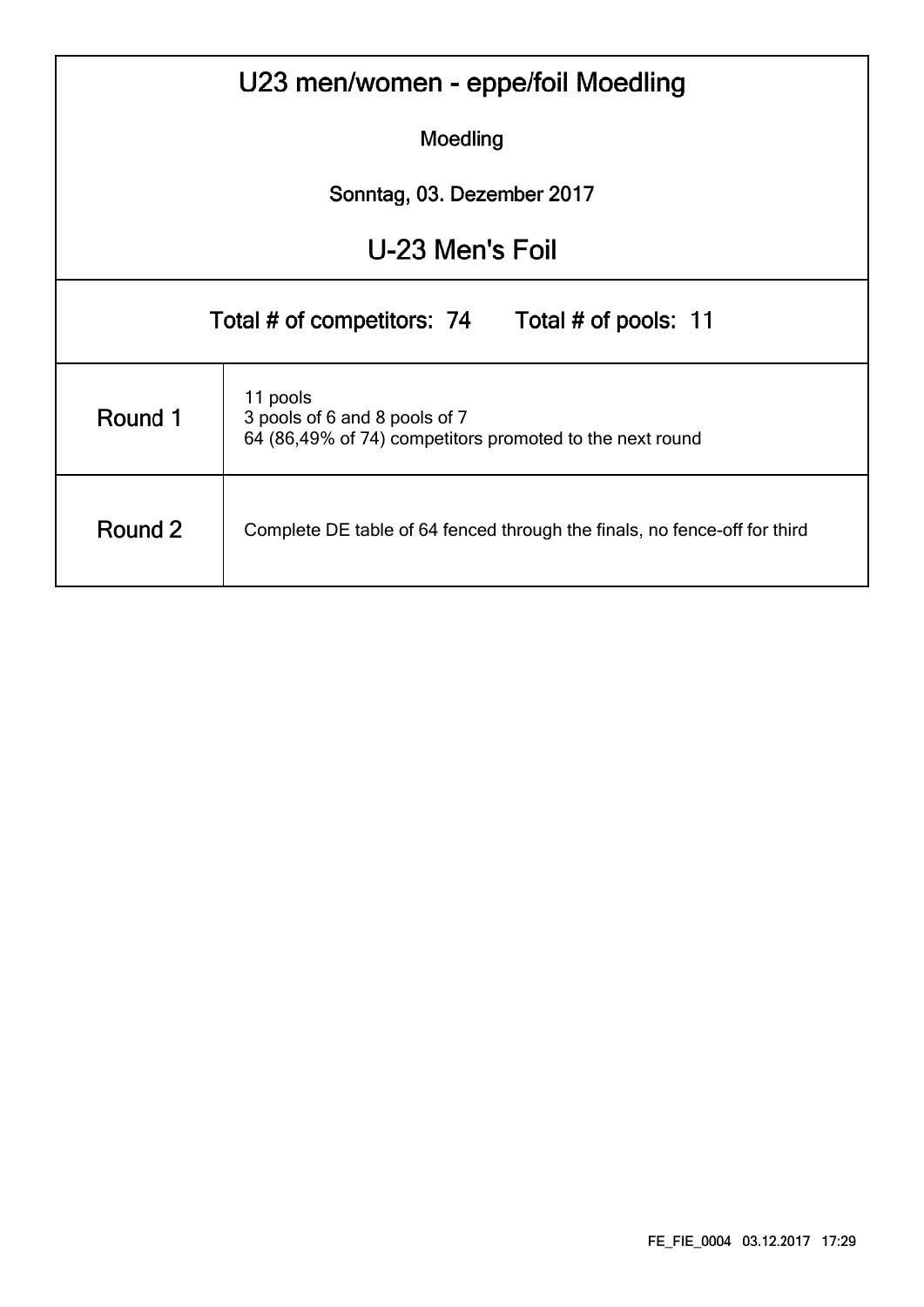

### Seeding for Round #1 - Pool

Tournament:<br>Date:<br>FIE Document:

U23 men/women - eppe/foil Moedling<br>Sonntag, 03. Dezember 2017 - 09:00<br>FE\_FIE\_0001.2



| Seed            | Name                         | Country                   | Rank             | Notes |
|-----------------|------------------------------|---------------------------|------------------|-------|
| 1               | <b>ETTELT, Maximilian</b>    | <b>AUT</b>                | $\overline{13}$  |       |
| $\overline{2}$  | LANGER, Mario                | <b>AUT</b>                | 17               |       |
|                 | <b>GRIDELLI, Alessandro</b>  |                           | $\overline{34}$  |       |
| 3               |                              | $\overline{\mathsf{ITA}}$ |                  |       |
| $\overline{4}$  | <b>VOILET, Sylvain</b>       | FRA                       | $\overline{35}$  |       |
| $\overline{5}$  | BODO, Benjamin               | <b>ROU</b>                | $\overline{36}$  |       |
| $\overline{6}$  | <b>BARBINTA, Mihail</b>      | <b>MDA</b>                | $\overline{38}$  |       |
| 7               | SMREKAR, Leo                 | <b>CRO</b>                | $\overline{55}$  |       |
| $\overline{8}$  | AHEICHYK, Daniil             | <b>BLR</b>                | 64               |       |
|                 |                              |                           |                  |       |
| $\overline{9}$  | KAIN, Martin                 | <b>AUT</b>                | 96               |       |
| $\overline{10}$ | CAMPAGNA, Massimiliano       | <b>ITA</b>                | 97               |       |
| 11              | GVOTH, Martin                | <b>SVK</b>                | 101              |       |
| $\overline{12}$ | <b>GOJAK, Antonio</b>        | <b>CRO</b>                | 108              |       |
| $\overline{13}$ | POST, Patrick                | <b>NED</b>                | 111              |       |
| $\overline{14}$ | ZWINGER, Robert              | <b>CZE</b>                | 114              |       |
|                 |                              |                           |                  |       |
| 15              | SIMEUNOVIC, Rastislav        | <b>SVK</b>                | $\overline{115}$ |       |
| $\overline{16}$ | SPLIT, Olivier               | <b>NED</b>                | $\overline{118}$ |       |
| $\overline{17}$ | DU PONT DE ROMEMONT, Edgar   | FRA                       | 120              |       |
| $\overline{18}$ | PIANTINI, Niccolo            | <b>ITA</b>                | 127              |       |
| $\overline{19}$ | PARKHATSEVICH, Aliaksandr    | <b>BLR</b>                | 134              |       |
| 20              | SIROU, Hugo                  | FRA                       | 134              |       |
|                 |                              |                           |                  |       |
| $\overline{21}$ | PINSON, Simon                | FRA                       | 140              |       |
| $\overline{22}$ | ROSU, Silviu                 | ROU                       | 153              |       |
| 23              | DANKIN, Dzianis              | <b>BLR</b>                | 176              |       |
| $\overline{24}$ | <b>LECHNER, Moritz</b>       | <b>AUT</b>                | 180              |       |
| $\overline{25}$ | TANASE, Mihai                | <b>MDA</b>                | 187              |       |
|                 |                              |                           | 189              |       |
| 26              | STARC, Luka                  | <b>SLO</b>                |                  |       |
| $\overline{27}$ | ZEMAN, Adam                  | <b>SVK</b>                | 192              |       |
| 28              | LEHNER, Kilian               | <b>AUT</b>                | 193              |       |
| 29              | <b>CANDESCU, Cristian</b>    | ROU                       | 195              |       |
| $\overline{30}$ | DE JONG, Olivier             | <b>NED</b>                | 203              |       |
| $\overline{31}$ | <b>BIALIAYEV, Raman</b>      | <b>BLR</b>                | $\overline{221}$ |       |
|                 |                              |                           |                  |       |
| $\overline{32}$ | <b>HAUPT, Julius</b>         | <b>GER</b>                | 252              |       |
| 33              | VALORI VENTURA, Alessandro   | <b>ITA</b>                | 274              |       |
| $\overline{34}$ | <b>SCHAUER, Moritz</b>       | <b>AUT</b>                | 296              |       |
| 35              | MINDRESCU, Vladislav         | <b>MDA</b>                | 300              |       |
| 36              | <b>GRASNEK, Tobias</b>       | <b>AUT</b>                | 303              |       |
| $\overline{37}$ |                              |                           | 307              |       |
|                 | GHEORGHE, Victor             | ROU                       |                  |       |
| 38              | <b>KOVAC, ROK</b>            | <b>SLO</b>                | 308              |       |
| 39              | <b>SEYTOR, Kim-Ulric</b>     | FRA                       | 309              |       |
| 40              | STIKLICA, Luka               | <b>SRB</b>                | $\overline{328}$ |       |
| 41              | KOTHIERINGER, Michael        | <b>GER</b>                | 336              |       |
| $\overline{42}$ | CIOBANICA, Andrei            | ROU                       | 357              |       |
| 43              | <b>KRALIK, Roman</b>         |                           |                  |       |
|                 |                              | <b>SVK</b>                | 441              |       |
| $\overline{44}$ | <b>BURGSTALLER, Johannes</b> | <b>AUT</b>                | 442              |       |
| 45              | FIJAVZ BACOVNIK, Lovro       | SLO                       | 447              |       |
| 46              | CHIRNOGEANU, Madalin         | <b>ROU</b>                | 488              |       |
| 47              | <b>KRESTIN, Alexey</b>       | <b>BLR</b>                | 493              |       |
| 48              | <b>BESSY, Matthieu</b>       | FRA                       | $\overline{512}$ |       |
| 49              | SCHALLER, Maxence            | FRA                       | $\overline{513}$ |       |
|                 |                              |                           |                  |       |
| 50              | REICHETZER, Tobias           | <b>AUT</b>                | 601              |       |
| $\overline{51}$ | <b>WOHLGEMUTH, Dominik</b>   | <b>AUT</b>                | 603              |       |
| $\overline{52}$ | DOBIASCH, Martin             | <b>AUT</b>                | 607              |       |
| 53              | RICHTER, Stefan              | <b>AUT</b>                | 608              |       |
| 54              | <b>JAGODITSCH, Klaus</b>     | <b>AUT</b>                | 617              |       |
| 55              | <b>HUTHMANN, Eric</b>        | <b>AUT</b>                | 619              |       |
|                 |                              |                           | 623              |       |
| 56              | LEITNER, Tobias              | <b>AUT</b>                |                  |       |
| $\overline{57}$ | SCHERZ, Karl-Philipp         | <b>AUT</b>                | 631              |       |
| 58              | MRAVUNAC, Anton              | <b>CRO</b>                |                  |       |
| 59              | LARGENTON, Augustin          | FRA                       |                  |       |
| 60              | <b>KOVACKI, Milos</b>        | <b>AUT</b>                |                  |       |
| 61              | BAUM, Ziv                    | <b>ISR</b>                |                  |       |
|                 |                              |                           |                  |       |
| 62              | VADANIUC, Eugeniu            | <b>MDA</b>                |                  |       |
| 63              | ROSENFELD, Roey Eliyahu      | <b>ISR</b>                |                  |       |
| 64              | <b>MOHORKO, BORUT</b>        | SLO                       |                  |       |
| 65              | SANFILIPPO, Andrea Enrico    | <b>ITA</b>                |                  |       |
| 66              | <b>FELSBERGER, Tobias</b>    | <b>AUT</b>                |                  |       |
| 67              | <b>ANTONCIC, Luka</b>        |                           |                  |       |
|                 |                              | <b>SLO</b>                |                  |       |
| 68              | COMO, Luca                   | $\overline{\mathsf{ITA}}$ |                  |       |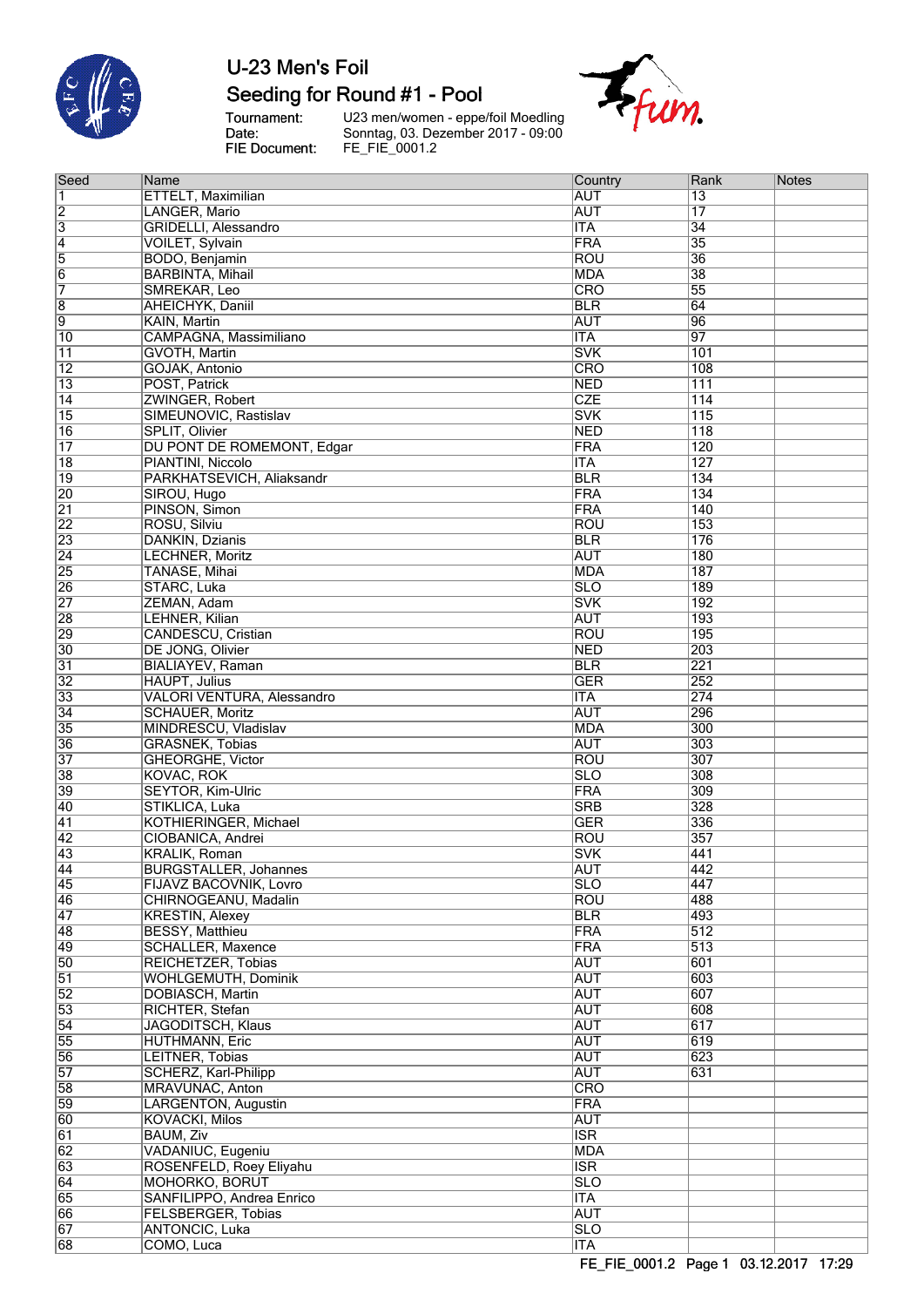FE FIE 0001.2 Page 2 03.12.2017 17:29

| U-23 Men's Foil |                    | FE FIE 0001.2 Page 2 03.12.2017 17:29 |      |       |  |  |  |  |  |  |
|-----------------|--------------------|---------------------------------------|------|-------|--|--|--|--|--|--|
| Seed            | Name               | <b>Country</b>                        | Rank | Notes |  |  |  |  |  |  |
| 69              | TESARIK, Daniel    | <b>CZE</b>                            |      |       |  |  |  |  |  |  |
| 70              | AIELLO, Tommaso    | IITA                                  |      |       |  |  |  |  |  |  |
| $\overline{71}$ | VIETINA, Luca      | ITA                                   |      |       |  |  |  |  |  |  |
| 72              | HARBACHEUSKI, Ilya | <b>BLR</b>                            |      |       |  |  |  |  |  |  |
| 73              | IAMANDEI, Dragos   | <b>ROU</b>                            |      |       |  |  |  |  |  |  |
| 74              | SRNA. Jan          | <b>CZE</b>                            |      |       |  |  |  |  |  |  |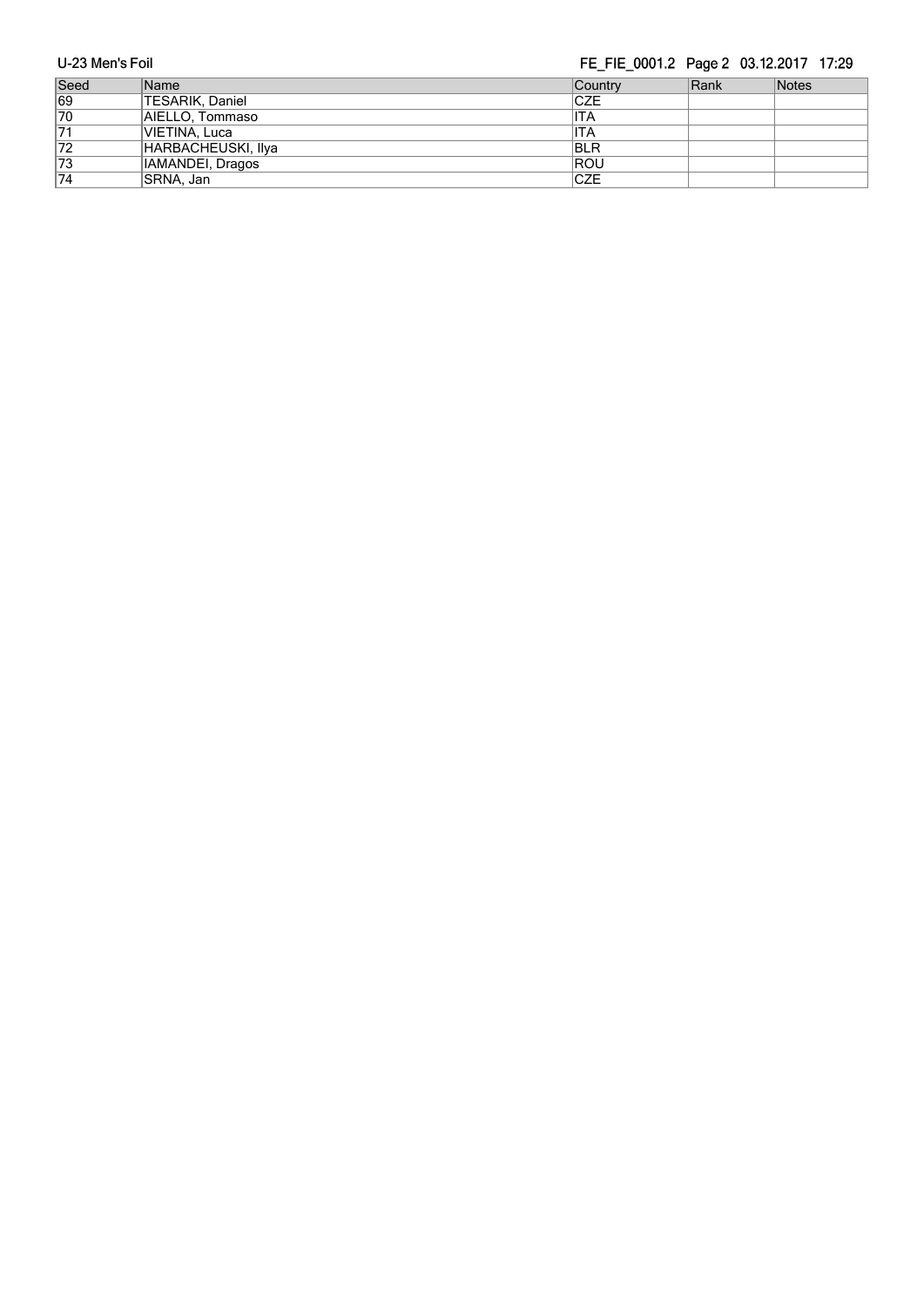

## U-23 Men's Foil **Round #1 Pool Results**

Tournament: Date: FIE Document: U23 men/women - eppe/foil Moedling Sonntag, 03. Dezember 2017 - 09:00 FE\_FIE\_0007



|                        | Strip 1                      | Referee(s):        |                |                |                |                |                |                |                |                |                |        |    |     |                   |
|------------------------|------------------------------|--------------------|----------------|----------------|----------------|----------------|----------------|----------------|----------------|----------------|----------------|--------|----|-----|-------------------|
|                        | 09:00                        | FRANKEN, Leo (GER) |                |                |                |                |                |                |                |                |                |        |    |     |                   |
| Name                   |                              | <b>Affiliation</b> | #              |                | $\overline{2}$ | 3              | 4              | 5              | 6              | 7              | v              | V/M TS |    | TR. | $\lfloor$ lnd     |
|                        | ETTELT, Maximilian           | <b>AUT</b>         | 1              |                | V <sub>5</sub> | V5             | V <sub>5</sub> | V <sub>5</sub> | V <sub>5</sub> | V <sub>5</sub> | 6              | 1,00   | 30 | 5   | 25                |
| COMO, Luca             |                              | <b>ITA</b>         | $\overline{2}$ | D1             |                | D <sub>2</sub> | V <sub>5</sub> | V <sub>5</sub> | V <sub>5</sub> | V <sub>5</sub> | 4              | 0,67   | 23 | 12  | 11                |
| ROSU, Silviu           |                              | <b>ROU</b>         | 3              | D <sub>2</sub> | V <sub>5</sub> |                | V <sub>5</sub> | V <sub>5</sub> | V <sub>5</sub> | V <sub>5</sub> | 5              | 0,83   | 27 | 15  | $12 \overline{ }$ |
|                        | <b>BURGSTALLER, Johannes</b> | <b>AUT</b>         | 4              | D1             | D <sub>2</sub> | D <sub>0</sub> |                | V <sub>5</sub> | D <sub>4</sub> | D <sub>3</sub> | 1              | 0,17   | 15 | 26  | $-11$             |
| <b>TESARIK, Daniel</b> |                              | <b>CZE</b>         | 5              | D <sub>0</sub> | D <sub>0</sub> | D <sub>3</sub> | D1             |                | V <sub>5</sub> | D <sub>2</sub> | 1              | 0.17   | 11 | 26  | $-15$             |
|                        | FIJAVZ BACOVNIK, Lovro       | <b>SLO</b>         | 6              | D1             | D <sub>0</sub> | D <sub>2</sub> | V <sub>5</sub> | D <sub>1</sub> |                | V <sub>5</sub> | 2              | 0,33   | 14 | 27  | $-13$             |
| DANKIN, Dzianis        |                              | <b>BLR</b>         | $\overline{7}$ | D <sub>0</sub> | D0             | D <sub>3</sub> | V <sub>5</sub> | V <sub>5</sub> | D <sub>3</sub> |                | $\overline{2}$ | 0,33   | 16 | 25  | -9                |

| $\mathbf{\Omega}$      | Strip 3                   | Referee(s):                   |                |                |                |                |                |                |                |                |                |        |    |                 |          |
|------------------------|---------------------------|-------------------------------|----------------|----------------|----------------|----------------|----------------|----------------|----------------|----------------|----------------|--------|----|-----------------|----------|
|                        | 09:00                     | PUPSHYNOVICH, Uladzimir (BLR) |                |                |                |                |                |                |                |                |                |        |    |                 |          |
| Name                   |                           | Affiliation                   | #              |                | $\overline{2}$ | 3              | 4              | 5              | 6              | 7              | v              | V/M TS |    | TR.             | Ind      |
| <b>LECHNER, Moritz</b> |                           | <b>AUT</b>                    | 1              |                | V5             | V5             | V5             | V <sub>5</sub> | D <sub>3</sub> | V <sub>5</sub> | 5              | 0,83   | 28 | 12              | 16       |
|                        | CHIRNOGEANU, Madalin      | ROU                           | $\overline{2}$ | D <sub>3</sub> |                | V5             | D <sub>0</sub> | D <sub>3</sub> | D <sub>0</sub> | V <sub>5</sub> | $\overline{2}$ | 0,33   | 16 | 23              | $-7$     |
| <b>KRALIK, Roman</b>   |                           | <b>SVK</b>                    | 3              | D <sub>1</sub> | D <sub>1</sub> |                | D <sub>2</sub> | D <sub>1</sub> | D <sub>0</sub> | V <sub>5</sub> | 1              | 0,17   | 10 | 25              | $-15$    |
| LANGER, Mario          |                           | <b>AUT</b>                    | $\overline{4}$ | D1             | V5             | V5             |                | V5             | V <sub>5</sub> | V <sub>5</sub> | 5              | 0,83   | 26 | 12 <sub>2</sub> | 14       |
| PINSON, Simon          |                           | <b>FRA</b>                    | 5              | D <sub>0</sub> | V5             | V5             | D <sub>3</sub> |                | D <sub>2</sub> | V5             | 3              | 0,50   | 20 | 20              | $\Omega$ |
|                        | SANFILIPPO, Andrea Enrico | <b>ITA</b>                    | 6              | V5             | V5             | V5             | D <sub>2</sub> | V <sub>5</sub> |                | V <sub>5</sub> | 5              | 0,83   | 27 | 12              | 15       |
| <b>ANTONCIC, Luka</b>  |                           | <b>SLO</b>                    | 7              | D <sub>2</sub> | D <sub>2</sub> | D <sub>0</sub> | D <sub>0</sub> | D <sub>1</sub> | D <sub>2</sub> |                | $\mathbf 0$    | 0,00   | 7  | 30              | $-23$    |

|                        | Strip 4              | Referee(s):            |                |                |                |                |                |                |                |                |   |        |    |        |              |
|------------------------|----------------------|------------------------|----------------|----------------|----------------|----------------|----------------|----------------|----------------|----------------|---|--------|----|--------|--------------|
| 3                      | 09:00                | SOMOSKEOY, Peter (HUN) |                |                |                |                |                |                |                |                |   |        |    |        |              |
| Name                   |                      | <b>Affiliation</b>     | #              | 1              | 2              | 3              | 4              | 5              | 6              | 7              | v | V/M TS |    | TR Ind |              |
|                        | CIOBANICA, Andrei    | ROU                    |                |                | D4             | V5             | V5             | V <sub>5</sub> | D <sub>2</sub> | V <sub>5</sub> | 4 | 0,67   | 26 | 20     | 6            |
| <b>KRESTIN, Alexey</b> |                      | <b>BLR</b>             | $\overline{2}$ | V <sub>5</sub> |                | D <sub>3</sub> | V5             | V <sub>5</sub> | D <sub>4</sub> | D <sub>1</sub> | 3 | 0, 50  | 23 | 21     | $\mathcal P$ |
| SIROU, Hugo            |                      | <b>FRA</b>             | 3              | D4             | V <sub>5</sub> |                | V5             | V5             | V <sub>5</sub> | V5             | 5 | 0,83   | 29 | 15     | 14           |
|                        | MOHORKO, BORUT       | <b>SLO</b>             | 4              | D <sub>3</sub> | D <sub>0</sub> | D <sub>2</sub> |                | V <sub>5</sub> | D <sub>1</sub> | D <sub>3</sub> | 1 | 0,17   | 14 | 28     | $-14$        |
|                        | FELSBERGER, Tobias   | <b>AUT</b>             | 5              | D1             | D <sub>2</sub> | D <sub>1</sub> | D <sub>3</sub> |                | D <sub>0</sub> | D <sub>0</sub> | 0 | 0,00   | 7  | 30     | $-23$        |
|                        | GRIDELLI, Alessandro | <b>ITA</b>             | 6              | V5             | V5             | D1             | V5             | V5             |                | V5             | 5 | 0,83   | 26 | 14     | $12 \,$      |
| TANASE, Mihai          |                      | <b>MDA</b>             | 7              | D <sub>2</sub> | V5             | D <sub>3</sub> | V5             | V5             | D <sub>2</sub> |                | 3 | 0,50   | 22 | 19     | 3            |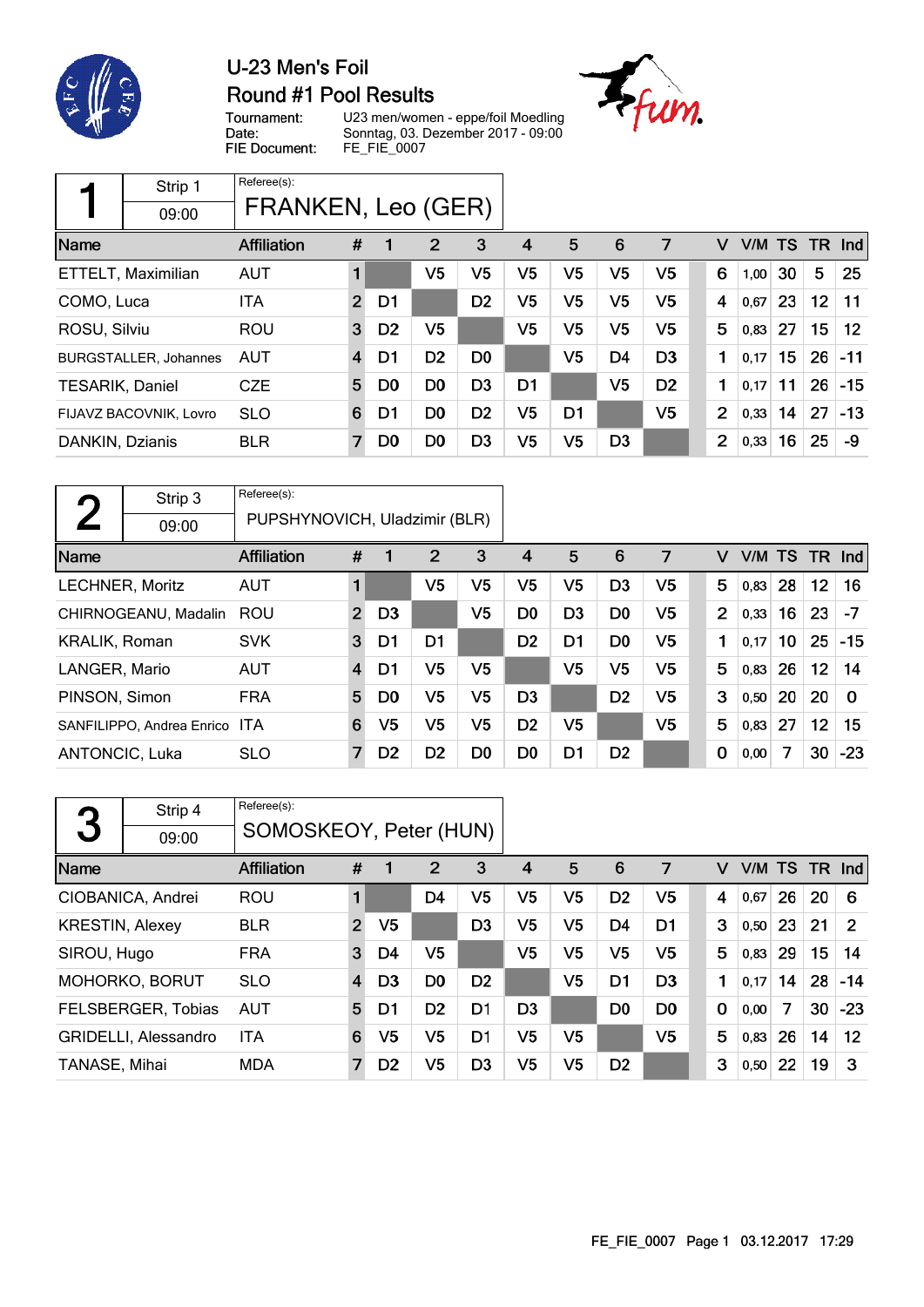|                 | Strip 5                   | Referee(s):           |                |                |                |                |                |                |                |                |                |        |    |        |    |
|-----------------|---------------------------|-----------------------|----------------|----------------|----------------|----------------|----------------|----------------|----------------|----------------|----------------|--------|----|--------|----|
|                 | 09:00                     | PREDESCU, Mihai (ROU) |                |                |                |                |                |                |                |                |                |        |    |        |    |
| Name            |                           | <b>Affiliation</b>    | #              | 1              | $\overline{2}$ | 3              | 4              | 5              | 6              | 7              | v              | V/M TS |    | TR Ind |    |
| STARC, Luka     |                           | <b>SLO</b>            |                |                | V5             | V5             | D <sub>0</sub> | V5             | V <sub>5</sub> | V5             | 5              | 0,83   | 25 | 22     | -3 |
|                 | REICHETZER, Tobias        | <b>AUT</b>            | $\overline{2}$ | D <sub>3</sub> |                | D <sub>2</sub> | D <sub>4</sub> | D <sub>3</sub> | V <sub>5</sub> | V5             | $\overline{2}$ | 0,33   | 22 | 26     | -4 |
|                 | AIELLO, Tommaso           | ITA                   | 3              | D4             | V <sub>5</sub> |                | V <sub>5</sub> | V5             | V <sub>5</sub> | V5             | 5              | 0,83   | 29 | 20     | 9  |
| VOILET, Sylvain |                           | <b>FRA</b>            | 4              | V5             | V <sub>5</sub> | D <sub>4</sub> |                | D <sub>4</sub> | D <sub>3</sub> | V <sub>5</sub> | 3              | 0,50   | 26 | 19     | 7  |
|                 | PARKHATSEVICH, Aliaksandr | <b>BLR</b>            | 5              | D4             | V <sub>5</sub> | D <sub>3</sub> | V <sub>5</sub> |                | D <sub>4</sub> | D <sub>3</sub> | $\overline{2}$ | 0,33   | 24 | 27     | -3 |
|                 | KOTHIERINGER, Michael     | <b>GER</b>            | 6              | D <sub>3</sub> | D <sub>4</sub> | D <sub>3</sub> | V5             | V <sub>5</sub> |                | D <sub>4</sub> | $\overline{2}$ | 0,33   | 24 | 27     | -3 |
|                 | VADANIUC, Eugeniu         | <b>MDA</b>            | 7              | D <sub>3</sub> | D <sub>2</sub> | D <sub>3</sub> | D <sub>0</sub> | V5             | V5             |                | $\overline{2}$ | 0,33   | 18 | 27     | -9 |

| 5                     | Strip 6                   | Referee(s):        |                |                |                |                |                |                |                |                |                |   |      |           |     |            |
|-----------------------|---------------------------|--------------------|----------------|----------------|----------------|----------------|----------------|----------------|----------------|----------------|----------------|---|------|-----------|-----|------------|
|                       | 09:00                     | SPEH, KLEMEN (SLO) |                |                |                |                |                |                |                |                |                |   |      |           |     |            |
| Name                  |                           | <b>Affiliation</b> | #              | 1              | 2              | 3              | 4              | 5              | 6              | 7              |                | v | V/M  | <b>TS</b> | TR. | <b>Ind</b> |
| <b>KOVACKI, Milos</b> |                           | <b>AUT</b>         | 1              |                | D <sub>3</sub> | D <sub>2</sub> | D1             | D <sub>1</sub> | D <sub>0</sub> | D1             | $\mathbf 0$    |   | 0,00 | 8         | 30  | $-22$      |
| ZEMAN, Adam           |                           | <b>SVK</b>         | $\overline{2}$ | V <sub>5</sub> |                | D <sub>3</sub> | D4             | V <sub>5</sub> | D <sub>2</sub> | D <sub>1</sub> | $\overline{2}$ |   | 0,33 | 20        | 26  | -6         |
| PIANTINI, Niccolo     |                           | <b>ITA</b>         | 3              | V <sub>5</sub> | V <sub>5</sub> |                | V <sub>5</sub> | V <sub>5</sub> | V <sub>5</sub> | D <sub>1</sub> |                | 5 | 0,83 | 26        | 18  | 8          |
|                       | WOHLGEMUTH, Dominik       | AUT                | $\overline{4}$ | V <sub>5</sub> | V <sub>5</sub> | D <sub>4</sub> |                | V <sub>5</sub> | D4             | D <sub>3</sub> | 3              |   | 0,50 | 26        | 22  | 4          |
|                       | <b>HARBACHEUSKI, Ilya</b> | <b>BLR</b>         | 5              | V <sub>5</sub> | D <sub>3</sub> | D <sub>0</sub> | D <sub>2</sub> |                | D <sub>2</sub> | D1             |                | 1 | 0.17 | 13        | 26  | $-13$      |
| BODO, Benjamin        |                           | <b>ROU</b>         | 6              | V5             | V5             | D <sub>4</sub> | V <sub>5</sub> | V5             |                | D <sub>2</sub> | 4              |   | 0,67 | 26        | 18  | 8          |
|                       | <b>SEYTOR, Kim-Ulric</b>  | <b>FRA</b>         | 7              | V5             | V5             | V5             | V <sub>5</sub> | V5             | V <sub>5</sub> |                | 6              |   | 1,00 | 30        | 9   | 21         |

|                | Strip 7                    | Referee(s):             |                |                |                |                |                |                |                |                |                |        |    |      |            |
|----------------|----------------------------|-------------------------|----------------|----------------|----------------|----------------|----------------|----------------|----------------|----------------|----------------|--------|----|------|------------|
| 6              | 09:00                      | VALORI, Francesco (ITA) |                |                |                |                |                |                |                |                |                |        |    |      |            |
| Name           |                            | <b>Affiliation</b>      | #              | -1             | 2              | 3              | $\overline{4}$ | 5              | 6              | 7              | v              | V/M TS |    | - TR | <b>Ind</b> |
| LEHNER, Kilian |                            | <b>AUT</b>              | $\blacksquare$ |                | D3             | V5             | V5             | D <sub>2</sub> | D1             | V5             | 3              | 0,50   | 21 | 24   | -3         |
|                | ROSENFELD, Roey Eliyahu    | <b>ISR</b>              | $\overline{2}$ | V <sub>5</sub> |                | V5             | V <sub>5</sub> | D <sub>3</sub> | D <sub>3</sub> | V <sub>5</sub> | 4              | 0,67   | 26 | 18   | 8          |
| STIKLICA, Luka |                            | <b>SRB</b>              | 3              | D <sub>3</sub> | D <sub>4</sub> |                | D3             | D <sub>2</sub> | D4             | D <sub>2</sub> | $\mathbf 0$    | 0,00   | 18 | 30   | $-12$      |
|                | DOBIASCH, Martin           | <b>AUT</b>              | $\overline{4}$ | D3             | D1             | V <sub>5</sub> |                | V5             | D <sub>3</sub> | D <sub>2</sub> | $\overline{2}$ | 0,33   | 19 | 27   | -8         |
|                | <b>BARBINTA, Mihail</b>    | <b>MDA</b>              | 5              | V5             | V <sub>5</sub> | V <sub>5</sub> | D4             |                | V <sub>5</sub> | V <sub>5</sub> | 5              | 0,83   | 29 | 18   | 11         |
| VIETINA, Luca  |                            | ITA                     | 6              | V5             | V <sub>5</sub> | V <sub>5</sub> | V <sub>5</sub> | D <sub>3</sub> |                | V <sub>5</sub> | 5              | 0,83   | 28 | 18   | 10         |
|                | DU PONT DE ROMEMONT, Edgar | <b>FRA</b>              | 7              | D3             | D <sub>0</sub> | V5             | V5             | D <sub>3</sub> | D <sub>2</sub> |                | $\overline{2}$ | 0,33   | 18 | 24   | -6         |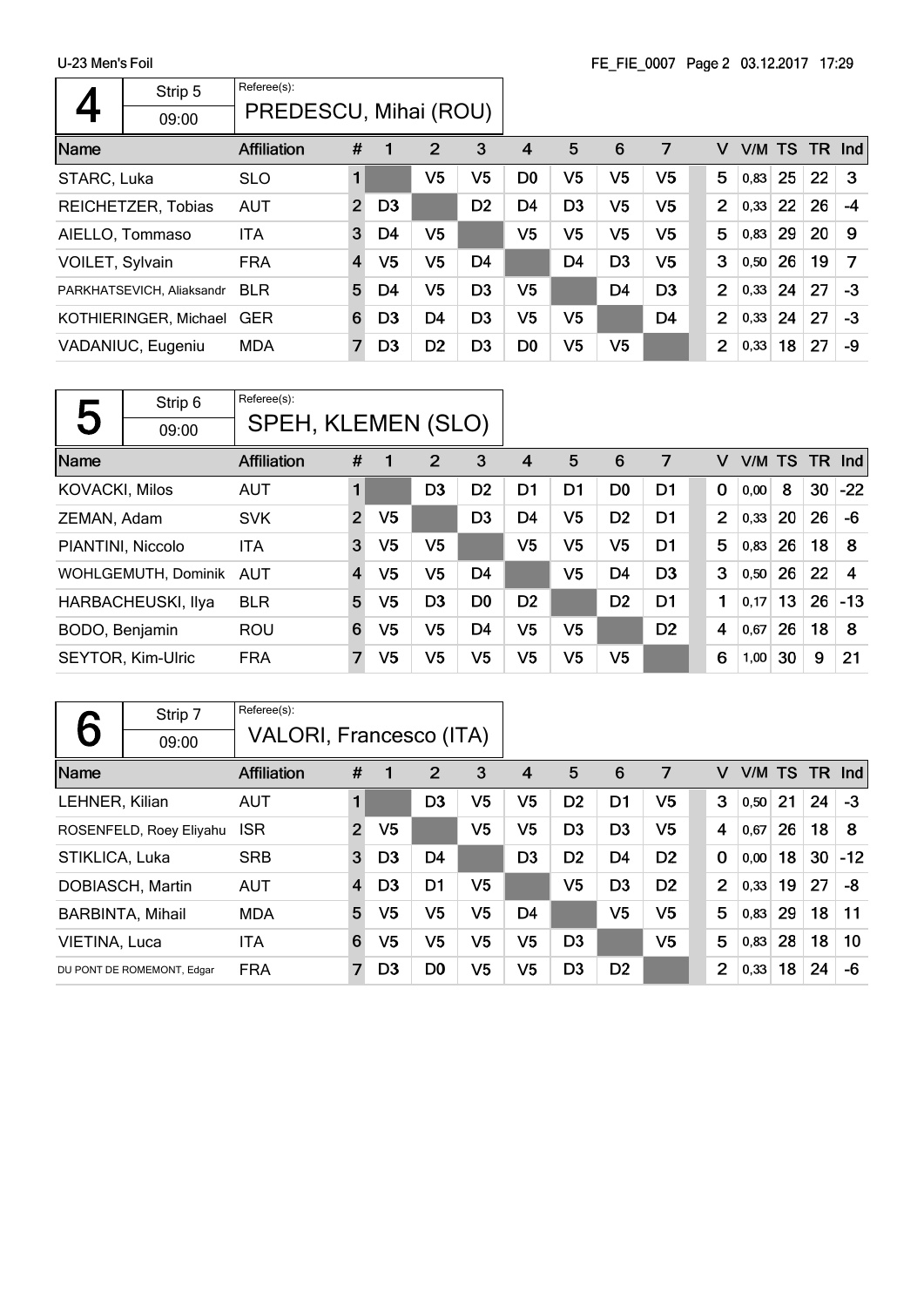r

|                        | Strip 8              | Referee(s):                |                |                |                |                |                |                |                |                |                |      |           |    |        |
|------------------------|----------------------|----------------------------|----------------|----------------|----------------|----------------|----------------|----------------|----------------|----------------|----------------|------|-----------|----|--------|
|                        | 09:00                | OPRZEDEK, Maximilian (AUT) |                |                |                |                |                |                |                |                |                |      |           |    |        |
| Name                   |                      | <b>Affiliation</b>         | #              |                | $\overline{2}$ | 3              | 4              | 5              | 6              | 7              | v              | V/M  | <b>TS</b> |    | TR Ind |
| SMREKAR, Leo           |                      | <b>CRO</b>                 |                |                | D <sub>2</sub> | D <sub>1</sub> | D <sub>2</sub> | V5             | D <sub>2</sub> | V <sub>5</sub> | $\overline{2}$ | 0,33 | 17        | 22 | -5     |
|                        | CANDESCU, Cristian   | <b>ROU</b>                 | $\overline{2}$ | V <sub>5</sub> |                | V5             | V5             | V5             | V <sub>5</sub> | V <sub>5</sub> | 6              | 1,00 | 30        | 10 | 20     |
| KOVAC, ROK             |                      | <b>SLO</b>                 | 3              | V <sub>5</sub> | D <sub>3</sub> |                | D <sub>0</sub> | D <sub>0</sub> | D <sub>4</sub> | V <sub>5</sub> | $\overline{2}$ | 0,33 | 17        | 23 | -6     |
| <b>SPLIT, Olivier</b>  |                      | <b>NED</b>                 | $\overline{4}$ | V5             | D <sub>1</sub> | V <sub>5</sub> |                | V5             | D <sub>3</sub> | V <sub>5</sub> | 4              | 0,67 | 24        | 16 | 8      |
| <b>BESSY, Matthieu</b> |                      | <b>FRA</b>                 | 5              | D1             | D <sub>0</sub> | V <sub>5</sub> | D <sub>3</sub> |                | D <sub>4</sub> | V <sub>5</sub> | $\overline{2}$ | 0,33 | 18        | 20 | $-2$   |
| SRNA, Jan              |                      | <b>CZE</b>                 | 6              | V5             | D <sub>3</sub> | V <sub>5</sub> | V <sub>5</sub> | V <sub>5</sub> |                | V <sub>5</sub> | 5              | 0,83 | 28        | 21 | 7      |
|                        | SCHERZ, Karl-Philipp | <b>AUT</b>                 | 7              | D1             | D <sub>1</sub> | D <sub>2</sub> | D1             | D <sub>0</sub> | D <sub>3</sub> |                | $\bf{0}$       | 0,00 | 8         | 30 | $-22$  |

|                  | Strip 9                  | Referee(s):        |                       |                |                |                |                |                |                |   |      |                 |    |       |  |
|------------------|--------------------------|--------------------|-----------------------|----------------|----------------|----------------|----------------|----------------|----------------|---|------|-----------------|----|-------|--|
| 8                | 09:00                    |                    | BEREUTER, Roman (AUT) |                |                |                |                |                |                |   |      |                 |    |       |  |
| Name             |                          | <b>Affiliation</b> | #                     |                | $\overline{2}$ | 3              | $\overline{4}$ | 5              | 6              | v |      | $V/M$ TS TR Ind |    |       |  |
|                  | GHEORGHE, Victor         | ROU                |                       |                | D <sub>2</sub> | D1             | V5             | D1             | D <sub>2</sub> |   | 0,20 | 11              | 23 | $-12$ |  |
| DE JONG, Olivier |                          | <b>NED</b>         | $\overline{2}$        | V5             |                | V5             | D1             | D1             | V5             | 3 | 0,60 | 17              | 15 | 2     |  |
|                  | <b>SCHALLER, Maxence</b> | <b>FRA</b>         | 3                     | V5             | D <sub>2</sub> |                | D <sub>3</sub> | D1             | V5             | 2 | 0,40 | 16              | 19 | -3    |  |
|                  | SIMEUNOVIC, Rastislav    | <b>SVK</b>         | $\overline{4}$        | D <sub>3</sub> | V <sub>5</sub> | V5             |                | D <sub>3</sub> | V <sub>5</sub> | 3 | 0,60 | 21              | 17 | 4     |  |
|                  | AHEICHYK, Daniil         | <b>BLR</b>         | 5                     | V5             | V <sub>5</sub> | V <sub>5</sub> | V <sub>5</sub> |                | V5             | 5 | 1,00 | 25              | 7  | 18    |  |
| LEITNER, Tobias  |                          | <b>AUT</b>         | 6                     | V5             | D1             | D <sub>3</sub> | D <sub>3</sub> | D <sub>1</sub> |                |   | 0,20 | 13              | 22 | -9    |  |

|              | Strip 10               | Referee(s):        |                      |                |                |                |                |                |                |                |                |      |           |           |       |
|--------------|------------------------|--------------------|----------------------|----------------|----------------|----------------|----------------|----------------|----------------|----------------|----------------|------|-----------|-----------|-------|
| 9            | 09:00                  |                    | BRIGOLA, Peter (AUT) |                |                |                |                |                |                |                |                |      |           |           |       |
| Name         |                        | <b>Affiliation</b> | #                    | 1              | $\overline{2}$ | 3              | 4              | 5              | 6              | 7              | v              | V/M  | <b>TS</b> | <b>TR</b> | Ind   |
|              | <b>GRASNEK, Tobias</b> | <b>AUT</b>         | 1                    |                | V <sub>5</sub> | D <sub>1</sub> | D1             | V5             | D <sub>0</sub> | V5             | 3              | 0.50 | 17        | 23        | -6    |
|              | IAMANDEI, Dragos       | <b>ROU</b>         | $\overline{2}$       | D1             |                | D <sub>1</sub> | D <sub>0</sub> | D <sub>0</sub> | D <sub>3</sub> | D <sub>0</sub> | $\mathbf 0$    | 0,00 | 5         | 29        | $-24$ |
| BAUM, Ziv    |                        | <b>ISR</b>         | 3                    | V <sub>5</sub> | V <sub>5</sub> |                | D <sub>3</sub> | D <sub>2</sub> | V <sub>5</sub> | V <sub>5</sub> | 4              | 0,67 | 25        | 16        | 9     |
| KAIN, Martin |                        | <b>AUT</b>         | $\overline{4}$       | V <sub>5</sub> | V <sub>5</sub> | V5             |                | D <sub>4</sub> | V <sub>5</sub> | D <sub>0</sub> | 4              | 0,67 | 24        | 15        | 9     |
|              | BIALIAYEV, Raman       | <b>BLR</b>         | 5                    | D4             | V <sub>5</sub> | V5             | V5             |                | V <sub>5</sub> | V5             | 5              | 0,83 | 29        | 14        | 15    |
|              | MRAVUNAC, Anton        | <b>CRO</b>         | 6                    | V5             | V4             | D <sub>2</sub> | D1             | D <sub>0</sub> |                | D <sub>2</sub> | $\overline{2}$ | 0,33 | 14        | 23        | -9    |
|              | ZWINGER, Robert        | <b>CZE</b>         | $\overline{7}$       | D <sub>3</sub> | V5             | D <sub>2</sub> | V5             | D <sub>3</sub> | V5             |                | 3              | 0,50 | 23        | 17        | 6     |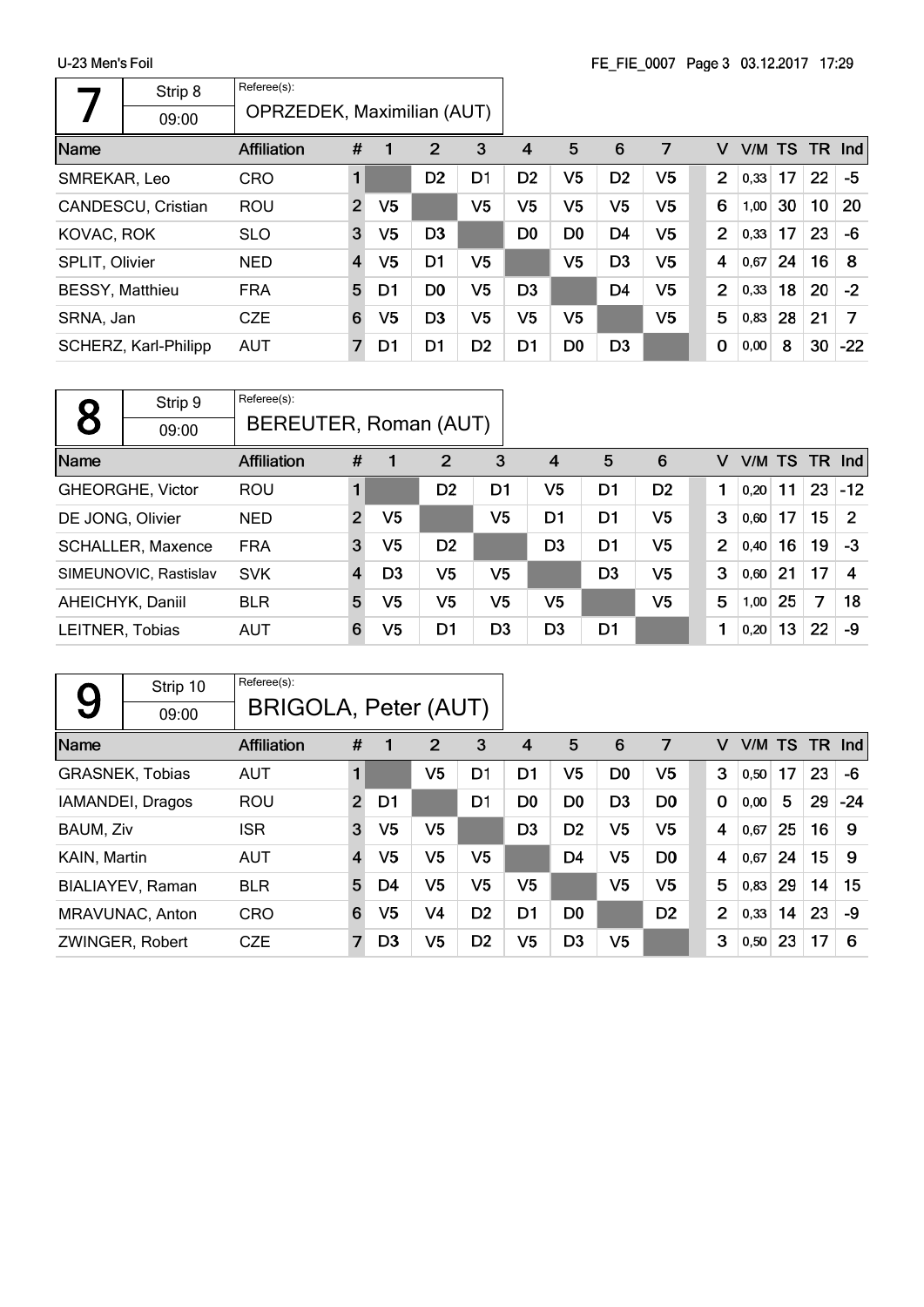| 10 <sub>1</sub>       | Strip 9                | Referee(s):           |                |                |                |                |                |                |                |                |      |        |    |                |
|-----------------------|------------------------|-----------------------|----------------|----------------|----------------|----------------|----------------|----------------|----------------|----------------|------|--------|----|----------------|
|                       | 10:30                  | BEREUTER, Roman (AUT) |                |                |                |                |                |                |                |                |      |        |    |                |
| Name                  |                        | <b>Affiliation</b>    | #              |                | $\overline{2}$ | 3              | $\overline{4}$ | 5              | 6              | v              |      | V/M TS |    | $TR$ Ind       |
| RICHTER, Stefan       |                        | <b>AUT</b>            |                |                | D <sub>2</sub> | V5             | V5             | D3             | V5             | 3              | 0,60 | 20     | 15 | -5             |
| <b>HUTHMANN, Eric</b> |                        | <b>AUT</b>            | $\overline{2}$ | V5             |                | V5             | V5             | D <sub>2</sub> | D <sub>3</sub> | 3              | 0,60 | 20     | 18 | $\overline{2}$ |
|                       | CAMPAGNA, Massimiliano | ITA                   | 3              | D <sub>2</sub> | D <sub>3</sub> |                | V5             | D <sub>4</sub> | V <sub>5</sub> | $\overline{2}$ | 0,40 | 19     | 20 | -1             |
| HAUPT, Julius         |                        | <b>GER</b>            | 4              | D <sub>3</sub> | D <sub>3</sub> | D <sub>1</sub> |                | D1             | D <sub>3</sub> | $\mathbf 0$    | 0,00 | 11     | 25 | $-14$          |
| POST, Patrick         |                        | <b>NED</b>            | 5              | V5             | V <sub>5</sub> | V <sub>5</sub> | V5             |                | V <sub>5</sub> | 5              | 1,00 | 25     | 12 | 13             |
|                       | MINDRESCU, Vladislav   | MDA                   | 6              | D <sub>0</sub> | V <sub>5</sub> | D <sub>4</sub> | V <sub>5</sub> | D <sub>2</sub> |                | $\overline{2}$ | 0,40 | 16     | 21 | -5             |

|                | Strip 4                    | Referee(s):        |                        |                |                |                |                |                |                |                |       |        |           |            |
|----------------|----------------------------|--------------------|------------------------|----------------|----------------|----------------|----------------|----------------|----------------|----------------|-------|--------|-----------|------------|
|                | 10:30                      |                    | SOMOSKEOY, Peter (HUN) |                |                |                |                |                |                |                |       |        |           |            |
| Name           |                            | <b>Affiliation</b> | #                      |                | 2              | 3              | $\overline{4}$ | 5              | 6              | v              |       | V/M TS | <b>TR</b> | <b>Ind</b> |
|                | <b>SCHAUER, Moritz</b>     | <b>AUT</b>         |                        |                | V5             | D <sub>1</sub> | D <sub>4</sub> | D <sub>3</sub> | D <sub>3</sub> | 1              | 0.20  | 16     | 21        | -5         |
|                | JAGODITSCH, Klaus          | <b>AUT</b>         | $\overline{2}$         | D1             |                | D <sub>3</sub> | D1             | D1             | D1             | 0              | 0,00  | 7      | 25        | $-18$      |
|                | VALORI VENTURA, Alessandro | <b>ITA</b>         | 3                      | V <sub>5</sub> | V <sub>5</sub> |                | V5             | V5             | V5             | 5              | 1,00  | 25     | 13        | 12         |
| GOJAK, Antonio |                            | <b>CRO</b>         | $\overline{4}$         | V <sub>5</sub> | V <sub>5</sub> | D <sub>4</sub> |                | D4             | D <sub>2</sub> | $\overline{2}$ | 0,40  | 20     | 20        | $\Omega$   |
| GVOTH, Martin  |                            | <b>SVK</b>         | 5                      | V5             | V <sub>5</sub> | D <sub>2</sub> | V <sub>5</sub> |                | D <sub>3</sub> | 3              | 0,60  | 20     | 18        | 2          |
|                | LARGENTON, Augustin        | <b>FRA</b>         | 6                      | V <sub>5</sub> | V <sub>5</sub> | D <sub>3</sub> | V5             | V5             |                | 4              | 0, 80 | 23     | 14        | 9          |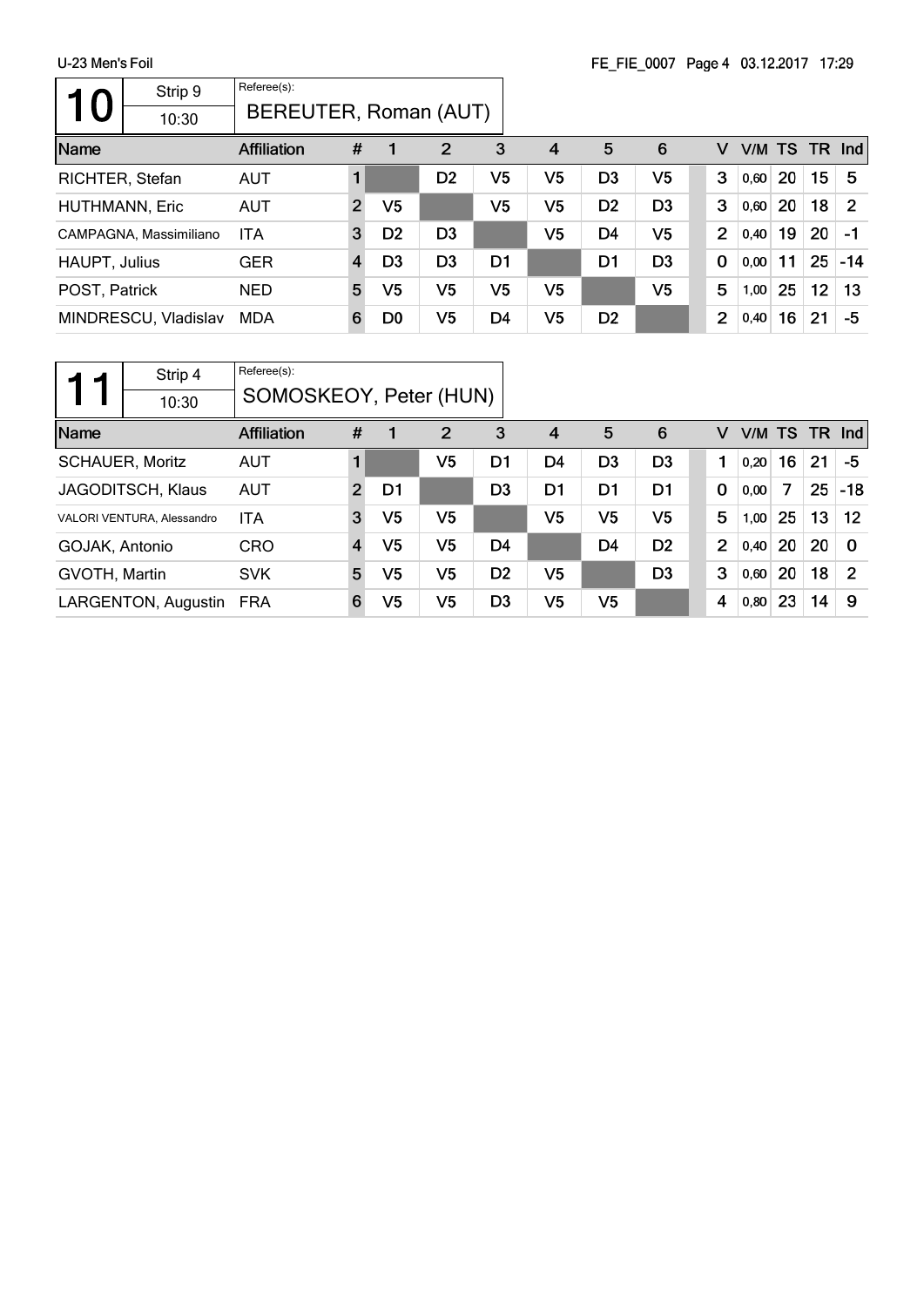

### U-23 Men's Foil Seeding for Round #2 - DE

Tournament: Date: FIE Document:

U23 men/women - eppe/foil Moedling Sonntag, 03. Dezember 2017 - 09:00 FE\_FIE\_0008

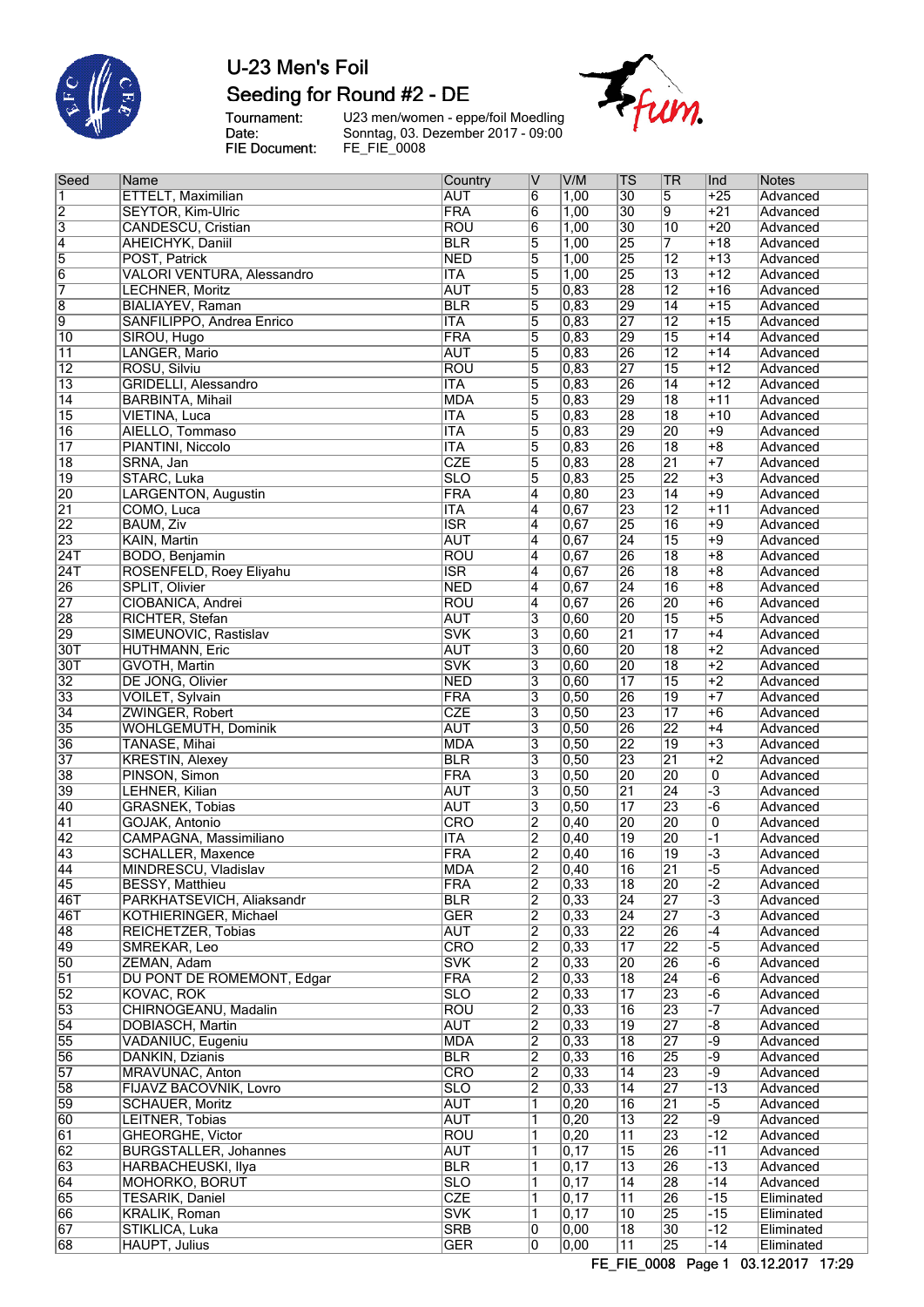| U-23 Men's Foil |                      |                | FE FIE 0008 Page 2 03.12.2017 17:29 |      |           |            |               |            |  |
|-----------------|----------------------|----------------|-------------------------------------|------|-----------|------------|---------------|------------|--|
| Seed            | Name                 | <b>Country</b> | V                                   | V/M  | <b>TS</b> | <b>ITR</b> | $\lfloor$ Ind | Notes      |  |
| 69              | JAGODITSCH, Klaus    | <b>AUT</b>     | 10                                  | 0.00 |           | 25         | -18           | Eliminated |  |
| 70T             | KOVACKI, Milos       | <b>AUT</b>     | 10                                  | 0.00 | 18        | 30         | $-22$         | Eliminated |  |
| 70T             | SCHERZ, Karl-Philipp | <b>AUT</b>     | 10                                  | 0.00 | 18        | 30         | $-22$         | Eliminated |  |
| 72T             | ANTONCIC, Luka       | <b>SLO</b>     | 10                                  | 0,00 |           | 30         | $-23$         | Eliminated |  |
| 72T             | FELSBERGER, Tobias   | <b>AUT</b>     | 10                                  | 0,00 |           | 30         | -23           | Eliminated |  |
| 74              | IAMANDEI, Dragos     | <b>ROU</b>     | 10                                  | 0.00 | 15        | 29         | -24           | Eliminated |  |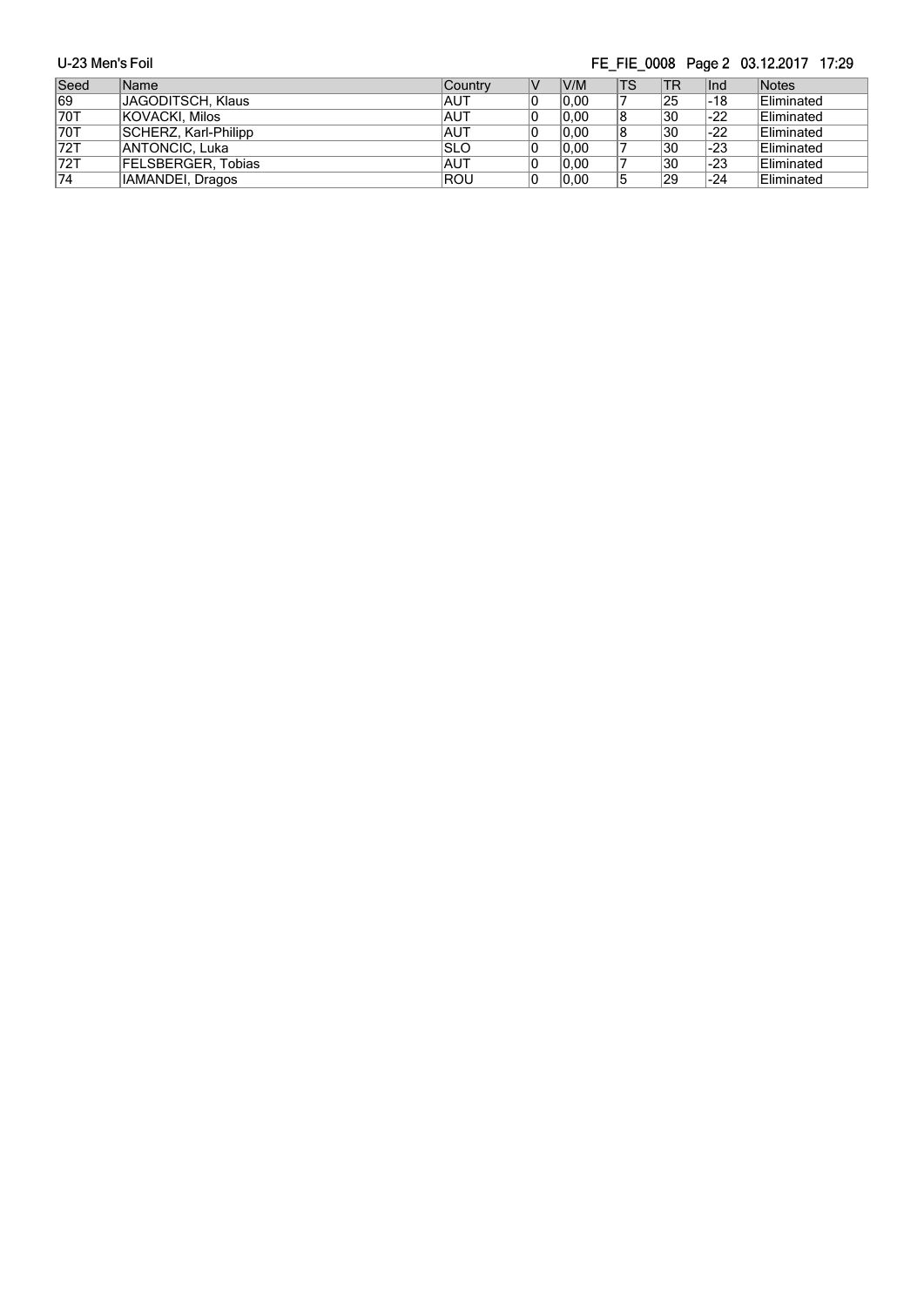#### U-23 Men's Foil - Round #2 - DE (Table of 64)

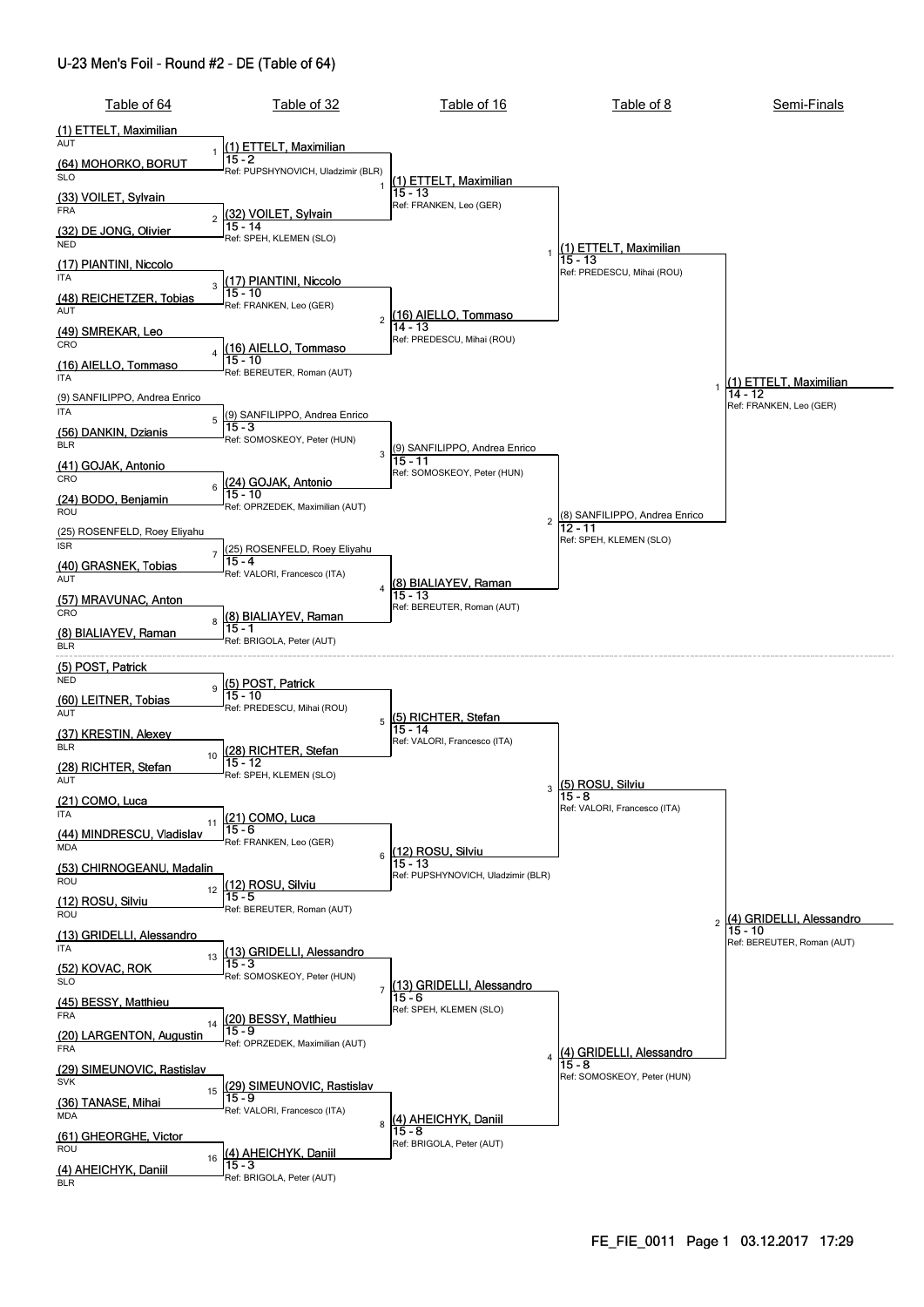#### U-23 Men's Foil - Round #2 - DE (Table of 64)

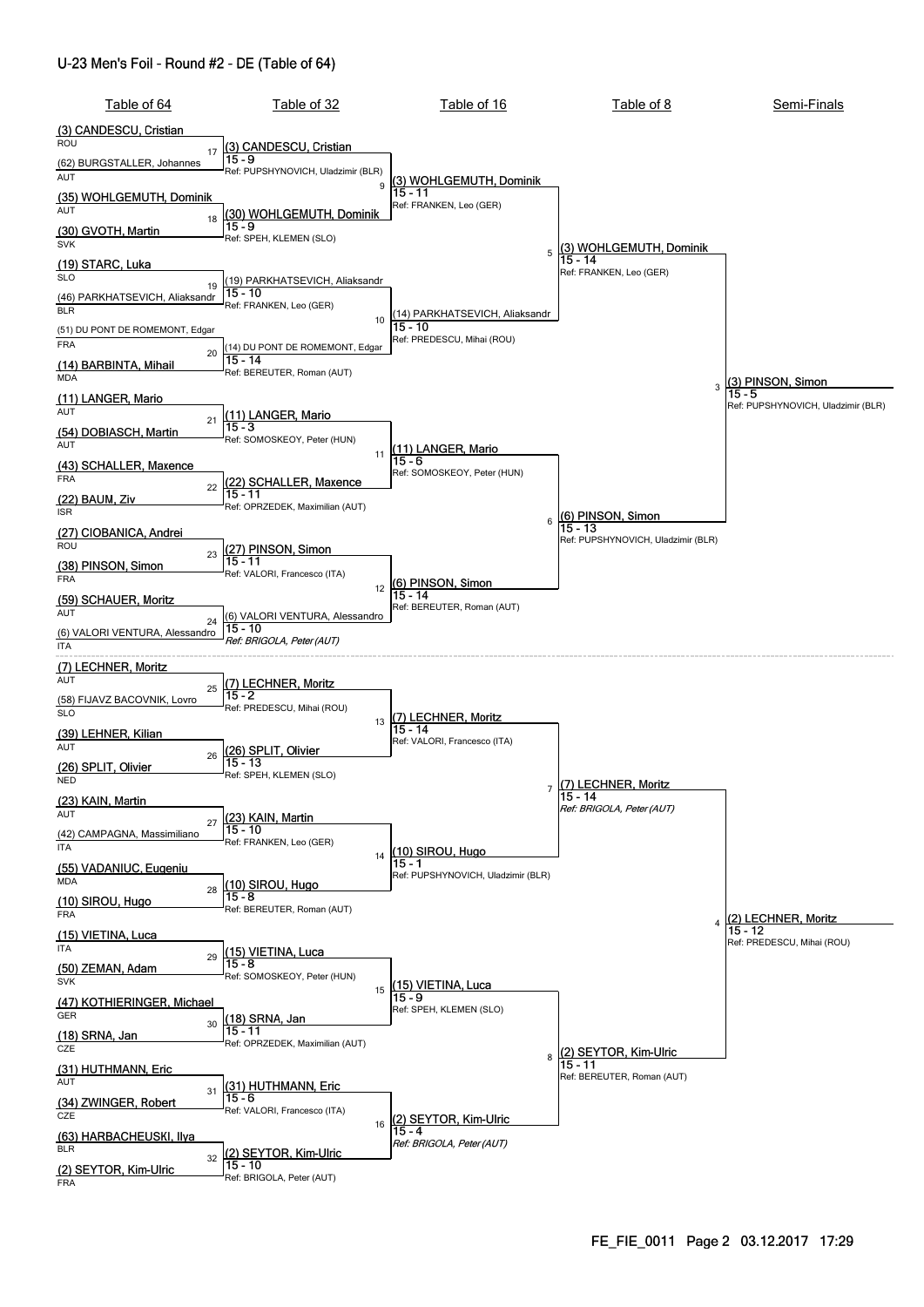#### U-23 Men's Foil - Round #2 - DE (Table of 8)

| Table of 8                                                                          | Semi-Finals                                                            | Finals                                        |                                                                                                      |
|-------------------------------------------------------------------------------------|------------------------------------------------------------------------|-----------------------------------------------|------------------------------------------------------------------------------------------------------|
| (1) ETTELT, Maximilian<br><b>AUT</b><br>(8) SANFILIPPO, Andrea Enrico<br><b>ITA</b> | (1) ETTELT, Maximilian<br>14 - 12<br>Ref: FRANKEN, Leo (GER)           | GRIDELLI, Alessandro                          |                                                                                                      |
| (5) ROSU, Silviu<br><b>ROU</b><br>(4) GRIDELLI, Alessandro<br><b>ITA</b>            | (4) GRIDELLI, Alessandro<br>15 - 10<br>Ref: BEREUTER, Roman (AUT)      | $15 - 8$<br>Ref: FRANKEN, Leo (GER)           | <b>GRIDELLI, Alessandro</b>                                                                          |
| (3) WOHLGEMUTH, Dominik<br><b>AUT</b><br>(6) PINSON, Simon<br><b>FRA</b>            | (3) PINSON, Simon<br>3<br>15 - 5<br>Ref: PUPSHYNOVICH, Uladzimir (BLR) | 2) LECHNER, Moritz                            | 15 - 7<br>Ref: FRANKEN, Leo (GER)<br>Assist: PREDESCU, Mihai (ROU)<br>Assist: SOMOSKEOY, Peter (HUN) |
| (7) LECHNER, Moritz<br><b>AUT</b><br>(2) SEYTOR, Kim-Ulric<br><b>FRA</b>            | (2) LECHNER, Moritz<br>15 - 12<br>Ref: PREDESCU, Mihai (ROU)           | 15 - 14<br>Ref: PUPSHYNOVICH, Uladzimir (BLR) |                                                                                                      |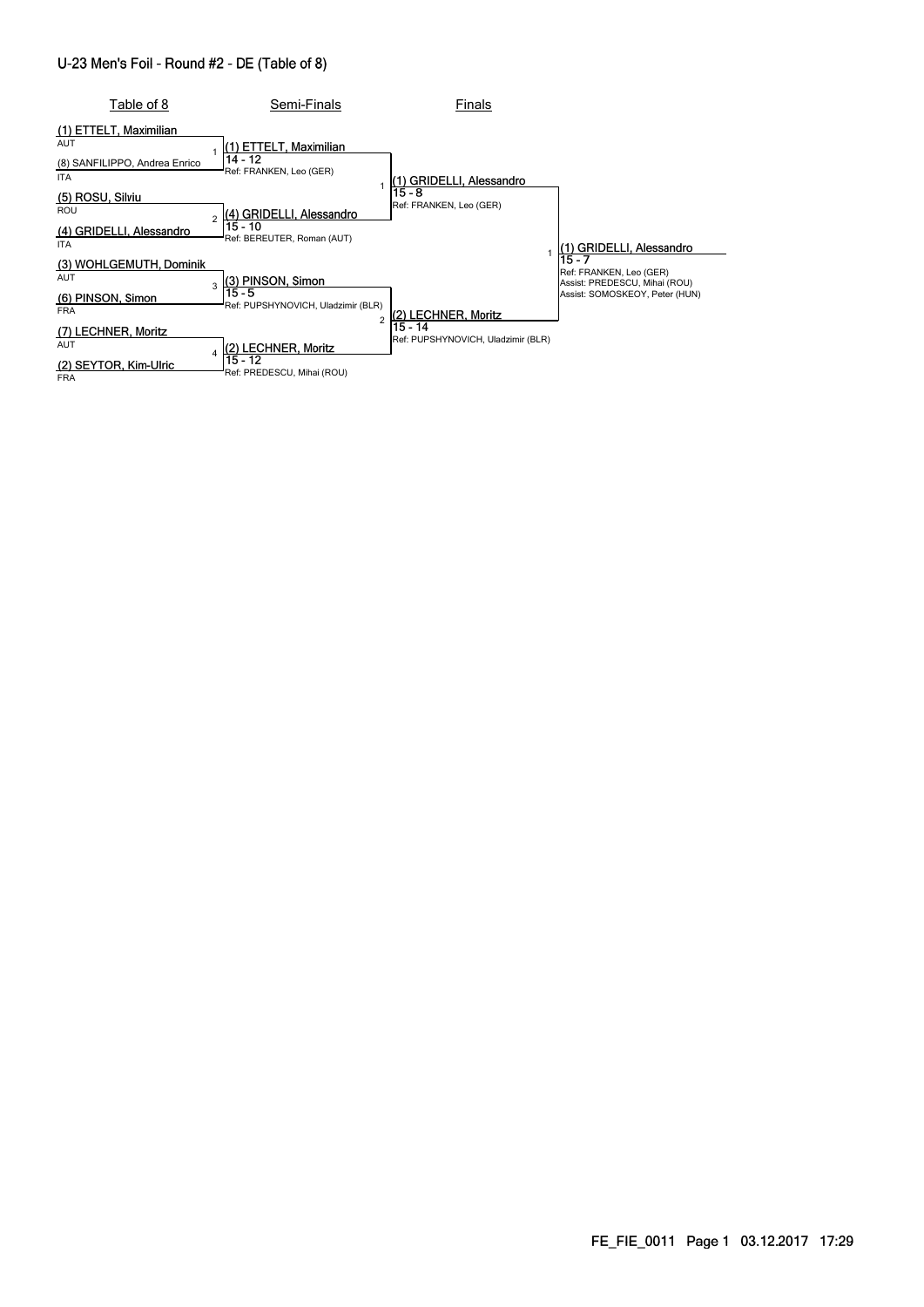

**Final Ranking** 

Tournament:<br>Date:<br>FIE Document:

U23 men/women - eppe/foil Moedling<br>Sonntag, 03. Dezember 2017 - 09:00<br>FE\_FIE\_0012



| Place                 | Name                                 | Country                               | <b>Birthdate</b>         |
|-----------------------|--------------------------------------|---------------------------------------|--------------------------|
| 1                     | <b>GRIDELLI, Alessandro</b>          | <b>ITA</b>                            | 26.02.1997               |
| $\overline{2}$        | <b>LECHNER, Moritz</b>               | <b>AUT</b>                            | 13.03.2000               |
| $\overline{3}$        | PINSON, Simon                        | <b>FRA</b>                            | 08.02.2000               |
| $\overline{3T}$       | <b>ETTELT, Maximilian</b>            | <b>AUT</b>                            | 04.10.1994               |
| $\overline{5}$        | <b>SEYTOR, Kim-Ulric</b>             | <b>FRA</b>                            | 09.02.2000               |
| $\overline{6}$        | SANFILIPPO, Andrea Enrico            | <b>ITA</b>                            | 21.07.1996               |
| 7                     | ROSU, Silviu                         | <b>ROU</b>                            | 16.03.2000               |
| $\overline{8}$        | <b>WOHLGEMUTH, Dominik</b>           | <b>AUT</b>                            | 15.07.1990               |
| $\overline{9}$        | <b>AHEICHYK, Daniil</b>              | <b>BLR</b>                            | 12.12.1998               |
| $\overline{10}$       | <b>BIALIAYEV, Raman</b>              | <b>BLR</b>                            | 30.06.2000               |
| 11                    | SIROU, Hugo                          | <b>FRA</b>                            | 24.10.1997               |
| $\overline{12}$       | LANGER, Mario                        | <b>AUT</b>                            | 30.10.1995               |
| $\overline{13}$       | VIETINA, Luca                        | <b>ITA</b><br><b>ITA</b>              | 23.03.1995               |
| $\overline{14}$<br>15 | AIELLO, Tommaso<br>RICHTER, Stefan   | <b>AUT</b>                            | 14.09.1999<br>06.03.1978 |
| 16                    | PARKHATSEVICH, Aliaksandr            | <b>BLR</b>                            | 24.04.1995               |
| $\overline{17}$       | <b>CANDESCU, Cristian</b>            | <b>ROU</b>                            | 24.11.1999               |
| $\overline{18}$       | POST, Patrick                        | <b>NED</b>                            | 09.10.1995               |
| $\overline{19}$       | <b>VALORI VENTURA, Alessandro</b>    | <b>ITA</b>                            | 17.10.1998               |
| 20                    | PIANTINI, Niccolo                    | <b>ITA</b>                            | 11.02.1997               |
| $\overline{21}$       | SRNA, Jan                            | <b>CZE</b>                            | 21.05.1990               |
| $\overline{22}$       | COMO, Luca                           | <b>ITA</b>                            | 09.01.1997               |
| 23                    | KAIN, Martin                         | <b>AUT</b>                            | 11.04.1999               |
| $\overline{24}$       | ROSENFELD, Roey Eliyahu              | $\overline{\text{ISR}}$               | 03.04.1999               |
| $\overline{25}$       | <b>SPLIT, Olivier</b>                | <b>NED</b>                            | 06.03.1999               |
| 26                    | SIMEUNOVIC, Rastislav                | <b>SVK</b>                            | 07.02.1995               |
| $\overline{27}$       | <b>HUTHMANN, Eric</b>                | <b>AUT</b>                            | 15.11.1999               |
| 28                    | <b>VOILET, Sylvain</b>               | <b>FRA</b>                            | 28.03.1998               |
| 29                    | GOJAK, Antonio                       | CRO                                   | 26.07.2000               |
| $\overline{30}$       | SCHALLER, Maxence                    | <b>FRA</b>                            | 19.03.1999               |
| $\overline{31}$       | <b>BESSY, Matthieu</b>               | <b>FRA</b>                            | 24.03.1999               |
| $\overline{32}$       | DU PONT DE ROMEMONT, Edgar           | <b>FRA</b>                            | 17.10.2000               |
| $\overline{33}$       | <b>BARBINTA, Mihail</b>              | <b>MDA</b>                            | 27.10.1998               |
| $\overline{34}$       | STARC, Luka                          | $\overline{\text{SLO}}$               | 28.05.1998               |
| 35                    | LARGENTON, Augustin                  | <b>FRA</b>                            | 28.09.1990               |
| 36<br>$\overline{37}$ | <b>BAUM, Ziv</b><br>BODO, Benjamin   | $\overline{\text{ISR}}$<br><b>ROU</b> | 25.06.1997               |
| 38                    | CIOBANICA. Andrei                    | <b>ROU</b>                            | 31.01.1998<br>03.05.2000 |
| 39                    | <b>GVOTH, Martin</b>                 | <b>SVK</b>                            | 06.03.1998               |
| 40                    | DE JONG, Olivier                     | <b>NED</b>                            | 01.07.1998               |
| $\overline{41}$       | ZWINGER, Robert                      | <b>CZE</b>                            | 23.06.1996               |
| $\overline{42}$       | TANASE, Mihai                        | <b>MDA</b>                            | 30.11.2001               |
| 43                    | <b>KRESTIN, Alexey</b>               | <b>BLR</b>                            | 23.02.1996               |
| 44                    | LEHNER, Kilian                       | AUT                                   | 19.11.2000               |
| 45                    | GRASNEK, Tobias                      | <b>AUT</b>                            | 12.05.1999               |
| 46                    | CAMPAGNA, Massimiliano               | <b>ITA</b>                            | 18.01.1999               |
| $\overline{47}$       | MINDRESCU, Vladislav                 | <b>MDA</b>                            | 08.04.1995               |
| 48                    | KOTHIERINGER, Michael                | <b>GER</b>                            | 19.01.2000               |
| 49                    | REICHETZER, Tobias                   | <b>AUT</b>                            | 08.10.1994               |
| 50                    | SMREKAR, Leo                         | <b>CRO</b>                            | 21.05.2000               |
| $\overline{51}$       | ZEMAN, Adam                          | <b>SVK</b>                            | 10.01.2000               |
| $\overline{52}$       | KOVAC, ROK                           | $\overline{\text{SLO}}$               | 03.05.1999               |
| 53                    | CHIRNOGEANU, Madalin                 | <b>ROU</b>                            | 07.08.2000               |
| $\overline{54}$       | DOBIASCH, Martin                     | <b>AUT</b>                            | 18.07.1989               |
| 55<br>56              | VADANIUC, Eugeniu<br>DANKIN, Dzianis | <b>MDA</b><br><b>BLR</b>              | 07.06.1994<br>21.02.1996 |
| 57                    | <b>MRAVUNAC, Anton</b>               | <b>CRO</b>                            | 15.04.2000               |
| 58                    | FIJAVZ BACOVNIK, Lovro               | $\overline{\text{SLO}}$               | 01.04.1995               |
| 59                    | <b>SCHAUER, Moritz</b>               | <b>AUT</b>                            | 23.02.2000               |
| 60                    | LEITNER, Tobias                      | <b>AUT</b>                            | 17.02.1989               |
| $\overline{61}$       | GHEORGHE, Victor                     | <b>ROU</b>                            | 04.10.1998               |
| 62                    | <b>BURGSTALLER, Johannes</b>         | <b>AUT</b>                            | 13.02.2000               |
| 63                    | HARBACHEUSKI, Ilya                   | <b>BLR</b>                            | 27.12.2000               |
| 64                    | <b>MOHORKO, BORUT</b>                | $\overline{\text{SLO}}$               | 29.11.2000               |
| 65                    | <b>TESARIK, Daniel</b>               | <b>CZE</b>                            | 16.10.2000               |
| 66                    | <b>KRALIK, Roman</b>                 | <b>SVK</b>                            | 05.06.2001               |
| 67                    | STIKLICA, Luka                       | <b>SRB</b>                            | 08.05.1998               |
| 68                    | <b>HAUPT, Julius</b>                 | <b>GER</b>                            | 06.07.2000               |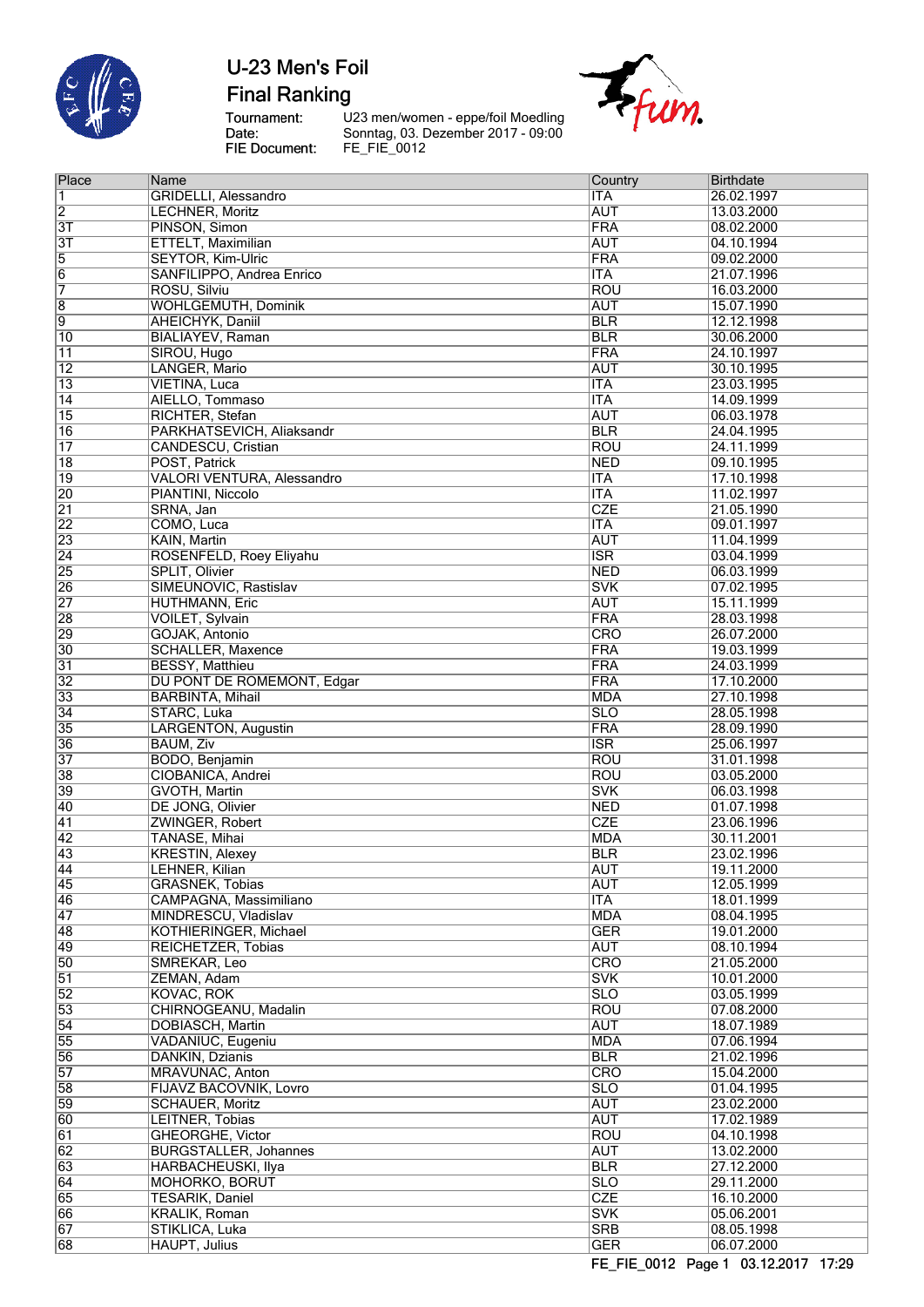| Place           | Name                 | ∣Countrv    | Birthdate  |
|-----------------|----------------------|-------------|------------|
| 69              | JAGODITSCH, Klaus    | <b>IAUT</b> | 25.01.1972 |
| 70T             | KOVACKI, Milos       | <b>AUT</b>  | 05.10.1995 |
| <b>70T</b>      | SCHERZ, Karl-Philipp | <b>AUT</b>  | 20.09.1989 |
| 72T             | FELSBERGER, Tobias   | <b>AUT</b>  | 17.08.2000 |
| 72T             | ANTONCIC, Luka       | ISLO        | 21.09.1990 |
| $\overline{74}$ | IAMANDEI, Dragos     | ROU         | 12.03.1999 |